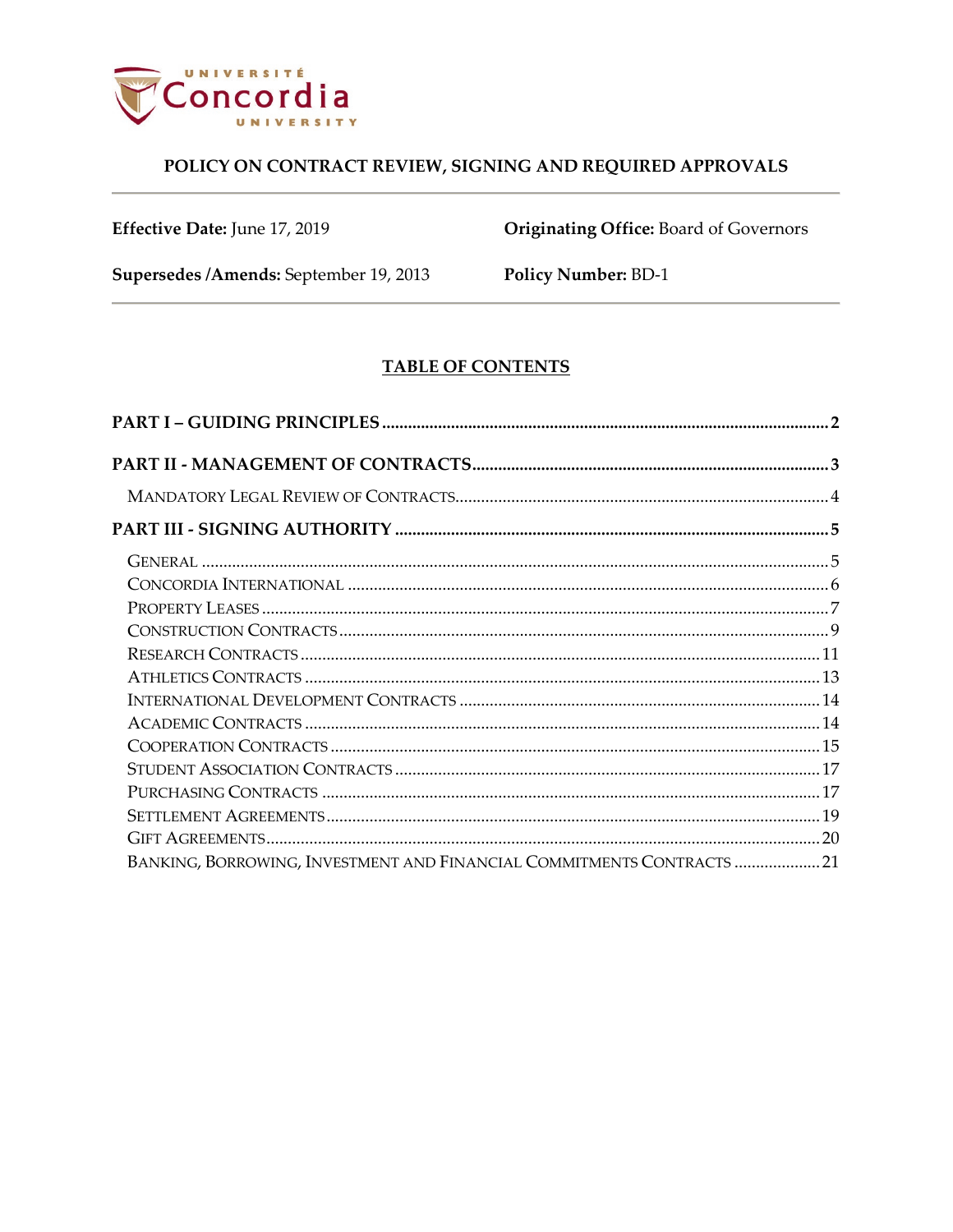

Page **2** of **22**

## <span id="page-1-0"></span>PART I – GUIDING PRINCIPLES

## Scope/Purpose

- 1. Any authority or accountability granted under this Policy is delegated by the Board of Governors (the "Board") of Concordia University (the "University"), which has ultimate responsibility for conducting the business of the University, safeguarding University assets against loss or improper use and producing reliable financial records for internal use and external reporting purposes.
- 2. No individual may sign any contract that creates an obligation or undertaking on behalf of the University unless that individual has signing authority in accordance and in compliance with this Policy.
- 3. This Policy shall be interpreted restrictively and signing authority shall not be established by analogy or through historical practice.

## **Definitions**

4. For the purposes of this Policy:

"Contract" means any written or verbal agreement, contract, letter of intent, memorandum of understanding or memorandum of agreement, the provisions of which are binding upon the University.

"Unit Head" means an individual, reporting to an Associate Dean, Vice-Provost, Associate Vice-President, Chief Officer, Vice-President or the President, who is in charge of an academic or administrative unit or department.

Except as otherwise provided for in this Policy, "Value" means the total value of the Contract over its term, excluding all taxes, service charges and other associated fees, but including the potential value of extensions to the Contract. In the case of Property Leases, "Value" shall have the meaning of "Rental Value" as such term is defined in [section 23 d.](#page-6-1)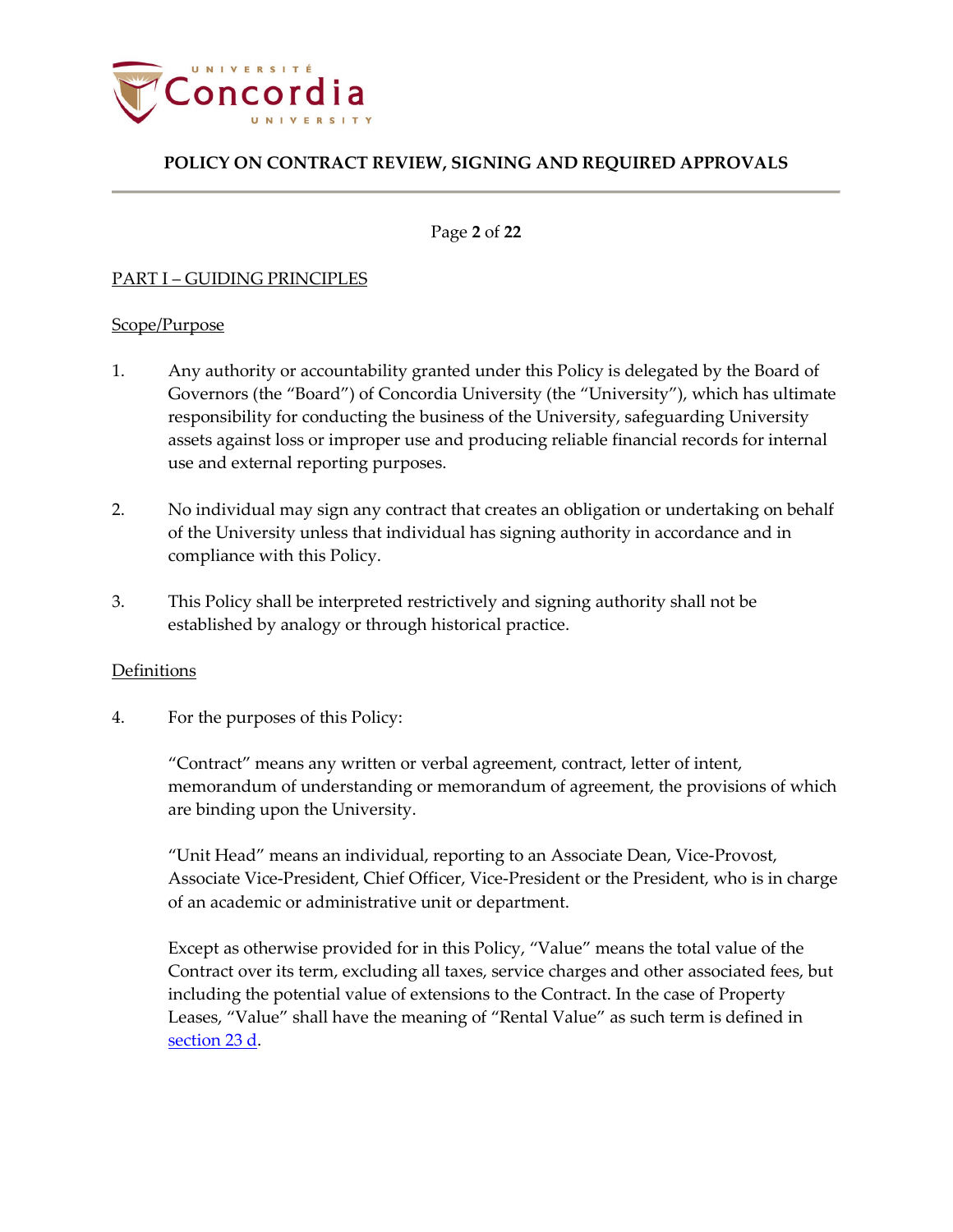

#### Page **3** of **22**

#### Responsibility of Signing Officers

- 5. A signing officer is a person to whom authority to sign a Contract on behalf of the University has been delegated or sub-delegated.
- 6. Before signing a Contract, a signing officer must be satisfied as to the following and must be prepared to take responsibility to attest:
	- a. that the University is able to meet its obligations within the terms of the Contract and that the other party/ies is/are reasonably likely to meet its/their obligations
	- b. that the Contract complies with the relevant legislation, collective agreements, and University policies and procedures
	- c. that the University has sought and obtained the necessary government approvals, when required
	- d. that the financial and other benefits to, or liabilities of, the University as a result of the Contract have been considered and are reasonable
	- e. that the risks and liabilities presented by the Contract have been addressed
	- f. that the mandatory legal review required in accordance with [section](#page-3-0) 12 below has been obtained.

## <span id="page-2-0"></span>PART II - MANAGEMENT OF CONTRACTS

## General

- 7. Every signing officer who has signed a Contract pursuant to this Policy shall keep an original of such Contract or, when not available, a true copy thereof, as well as the necessary supporting documents, in his/her office or a place under his/her control.
- 8. Each Vice-President or Chief Officer shall diligently bring to the attention of the President who will relate to the Board those Contracts within his/her jurisdiction which are considered of sufficient importance, regardless of Value, prior to their signature. Such Contracts include, but are not limited to, Contracts with an unusually high risk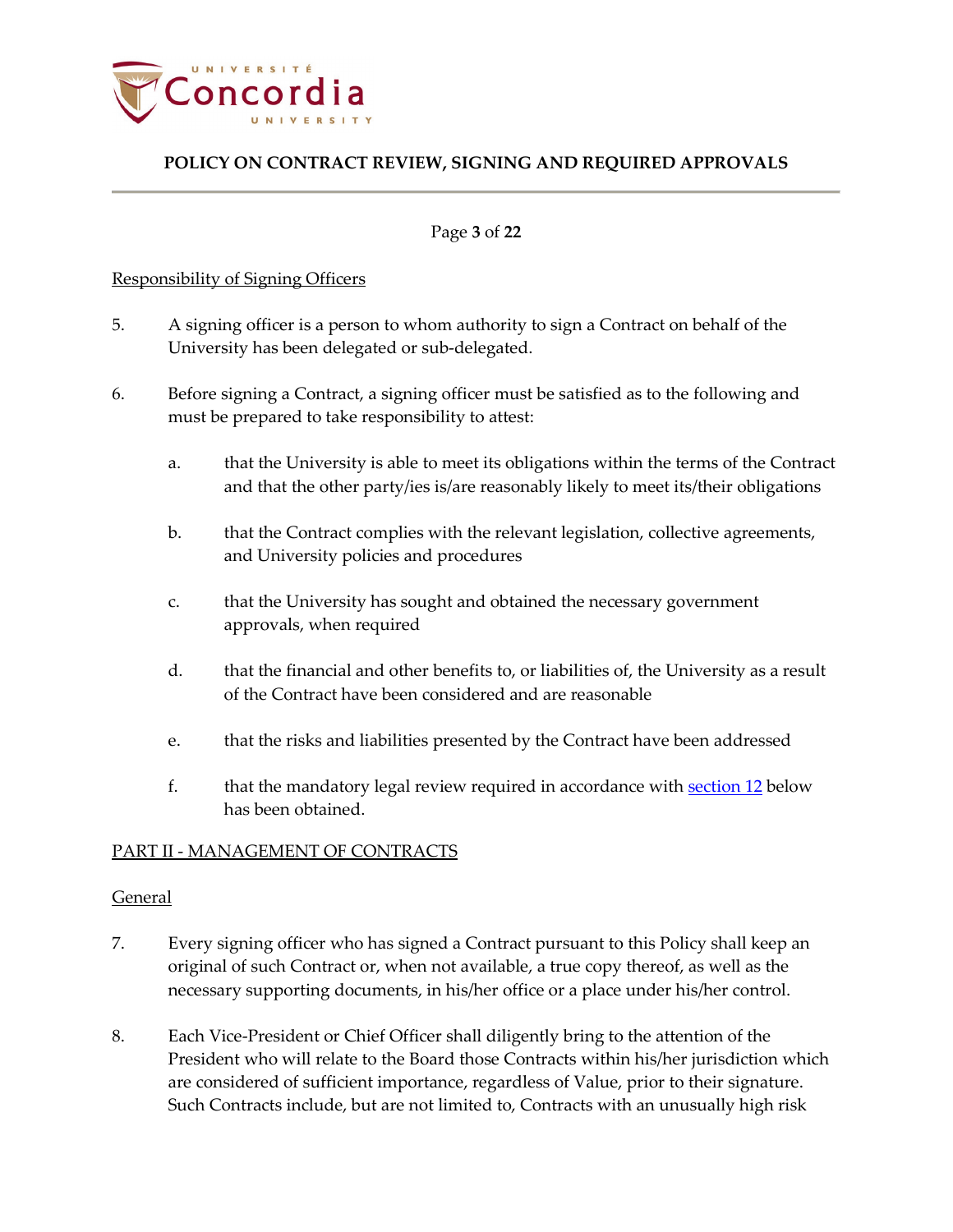

## Page **4** of **22**

factor, Contracts that might bring the activities of the University under public scrutiny or Contracts which might involve any controversial matter.

- 9. Notwithstanding any other provision of this Policy, each Vice-President or Chief Officer shall obtain the approval of the Board before entering into a Contract where the Value to be disbursed by the University exceeds \$3,000,000, irrespective of its term.
- 10. Each Vice-President or Chief Officer has the power to restrict the signing authority of any subordinate signing officer, in writing.
- 11. No signing officer designated in this Policy shall sign any Contract within the scope of that signing officer's jurisdiction where, by doing so, that officer is placed in a conflict of interest or gives the appearance of being so. See *Code of Ethics and Safe Disclosure Policy Applicable to Employees of Concordia University* [\(BD-4\)](http://www.concordia.ca/content/dam/common/docs/policies/official-policies/BD-4.pdf)

## <span id="page-3-0"></span>Mandatory Legal Review of Contracts

- 12. Review of a Contract, prior to its signing, by the Office of the General Counsel, in accordance with that Office's written procedures, is mandatory except in the following instances:
	- a. Property Leases having a total Value not exceeding \$100,000
	- b. Construction Contracts having a total Value not exceeding \$100,000
	- c. Research Contracts having a total Value not exceeding \$250,000
	- d. Research Grant applications
	- e. Athletic Contracts having a total Value not exceeding \$100,000
	- f. International Development and Cooperation Contracts having a total Value not exceeding \$100,000
	- g. Academic Contracts having a total Value not exceeding \$100,000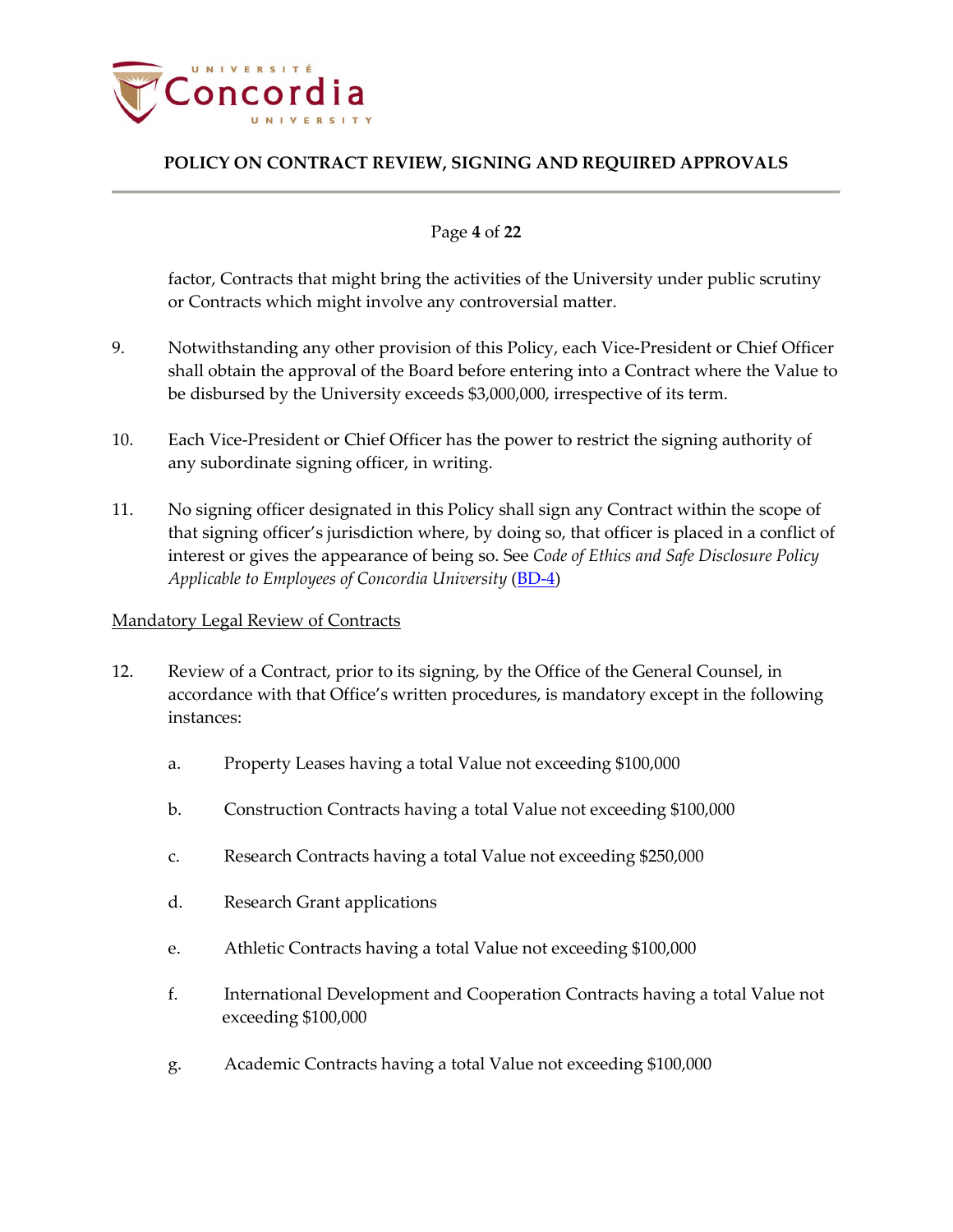

Page **5** of **22**

- h. Cooperation agreements having a total Value not exceeding \$100,000
- i. Purchasing Contracts having a total Value not exceeding \$100,000.

## <span id="page-4-1"></span><span id="page-4-0"></span>PART III - SIGNING AUTHORITY

## General

- 13. The Board has the general and overriding power to enter into all Contracts, of whatever nature, binding the University. It retains such power, notwithstanding the delegation of authority or accountability conferred upon specific delegates per *[Regulation BG-2008-10-](http://www.concordia.ca/content/dam/common/docs/policies/official-policies/BG-2008-10-D17.pdf) D17* [as amended](http://www.concordia.ca/content/dam/common/docs/policies/official-policies/BG-2008-10-D17.pdf) from time to time and as pursuant to this Policy. Furthermore, the Board retains the residual power to contract itself or through its Executive Committee, where no specific delegation of authority has been made in relation to any Contract.
- 14. The Secretary of the Board as well as the Secretary-General have the authority to issue any document authenticating or confirming the by-laws, resolutions, decisions and other acts of the Board.
- 15. A Contract for which no person has been designated as signing officer may be entered into and signed in the name of the University by:
	- a. the Secretary-General, if the Value of the Contract does not exceed \$1,000,000
	- b. the President, if the Value of the Contract exceeds \$1,000,000.
- 16. Any signing officer herein designated may enter into and sign any Contract, amendment or change order within the scope of that officer's jurisdiction for any amount less than the ceiling amount fixed for that officer's signing authority.

<span id="page-4-2"></span>For an amendment or a change order, it is the Value of the amendment or the change order added to the aggregate Value of the initial Contract and any previous amendment(s) or change order(s), that is used for the purposes of calculating the ceiling amount fixed for an officer's signing authority. The term amendment or change order includes the extension of the duration of the existing Contract.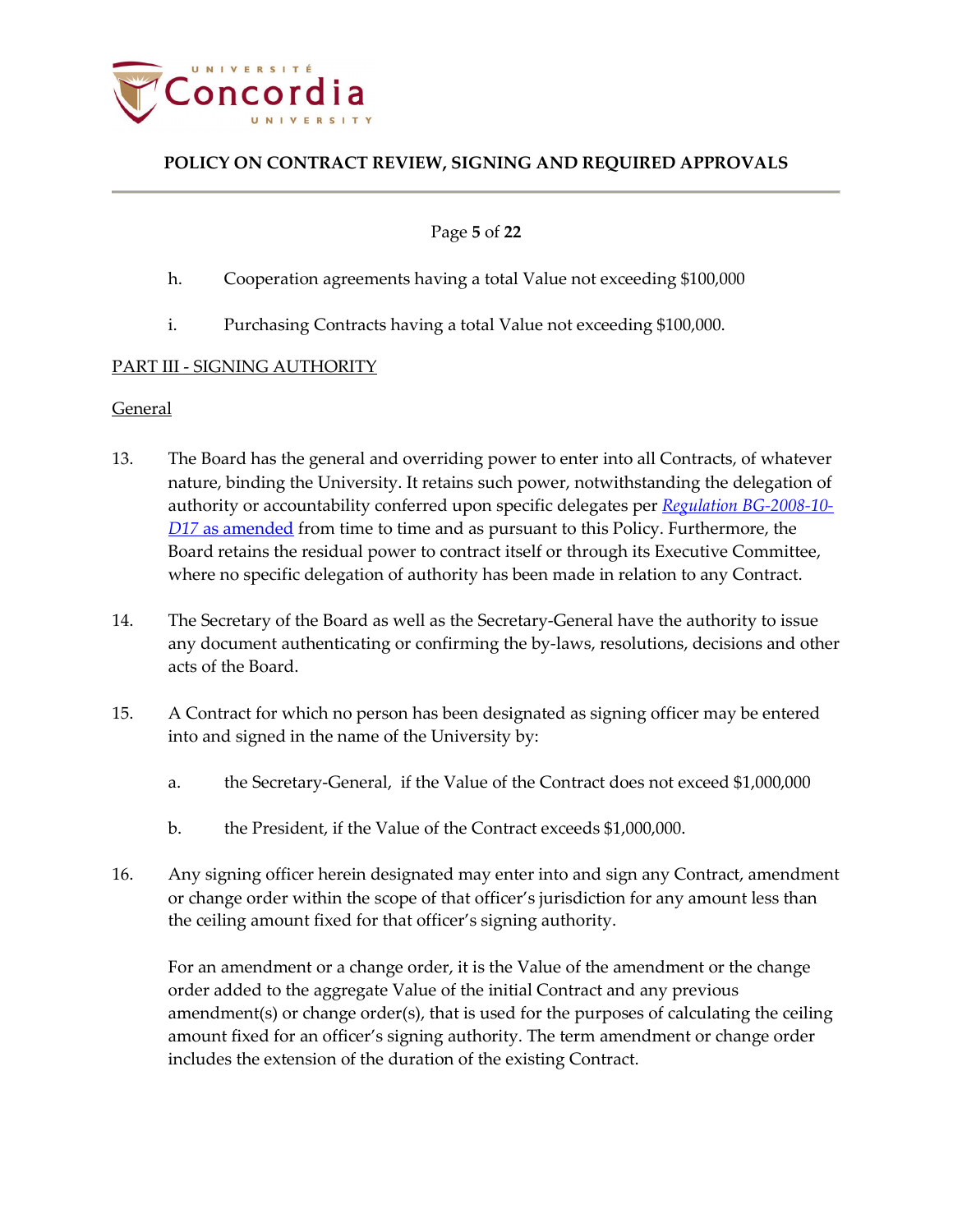

Page **6** of **22**

- 17. Signing authority is automatically vested in the individual at the next higher level of authority in the direct line of reporting.
- <span id="page-5-1"></span>18. If the President, a Vice-President or a Chief Officer will be absent from the University for more than 2 working days, he/she shall, for the duration of the absence, delegate the functions of his/her Office, including his/her signing authority to another Vice-President/Chief Officer or to an Associate Vice-President (or analogous position) or Deputy or Vice-Provost as appropriate, by submitting an electronic [Temporary Notice of](http://www.concordia.ca/content/dam/common/docs/policies/official-policies/Temp-notice-delegation-form.pdf)  [Delegation Form](http://www.concordia.ca/content/dam/common/docs/policies/official-policies/Temp-notice-delegation-form.pdf) to the Office of the Secretary-General which shall ensure that the Delegation is communicated to the appropriate University Departments.
- 19. If a Dean will be absent from the University for more than 2 working days, he/she shall, for the duration of the absence, delegate the functions of his/her Office, including his/her signing authority to another Dean or the University Librarian or to an Associate Dean, by submitting an electronic [Temporary Notice of Delegation Form](http://www.concordia.ca/content/dam/common/docs/policies/official-policies/Temp-notice-delegation-form.pdf) to the Office of the Secretary-General which shall ensure that the Delegation is communicated to the appropriate University Departments.
- 20. Individuals may exercise the authority prescribed in this Policy only with respect to those Contracts pertaining to their faculty, department or administrative unit or for the function for which they are responsible or over which they have jurisdiction.

## <span id="page-5-0"></span>Concordia International

- 21. The review by the Associate Vice-President, International of all International Development and Cooperation Contracts and all Academic Contracts with an international party including, but not limited to, academic cooperation agreements, bilateral academic agreements and research agreements, prior to their signing, is mandatory. See *Policy on New International Academic Linkages* [\(VPRGS-6\)](http://www.concordia.ca/content/dam/common/docs/policies/official-policies/VPRGS-6.pdf).
- 22. For all such Contracts, the Associate Vice-President, International and the Office of Concordia International, in consultation with the relevant University offices, shall:
	- a. ensure that the appropriate internal approvals have been obtained
	- b. provide a reasoned request for signature of the appropriate Concordia officer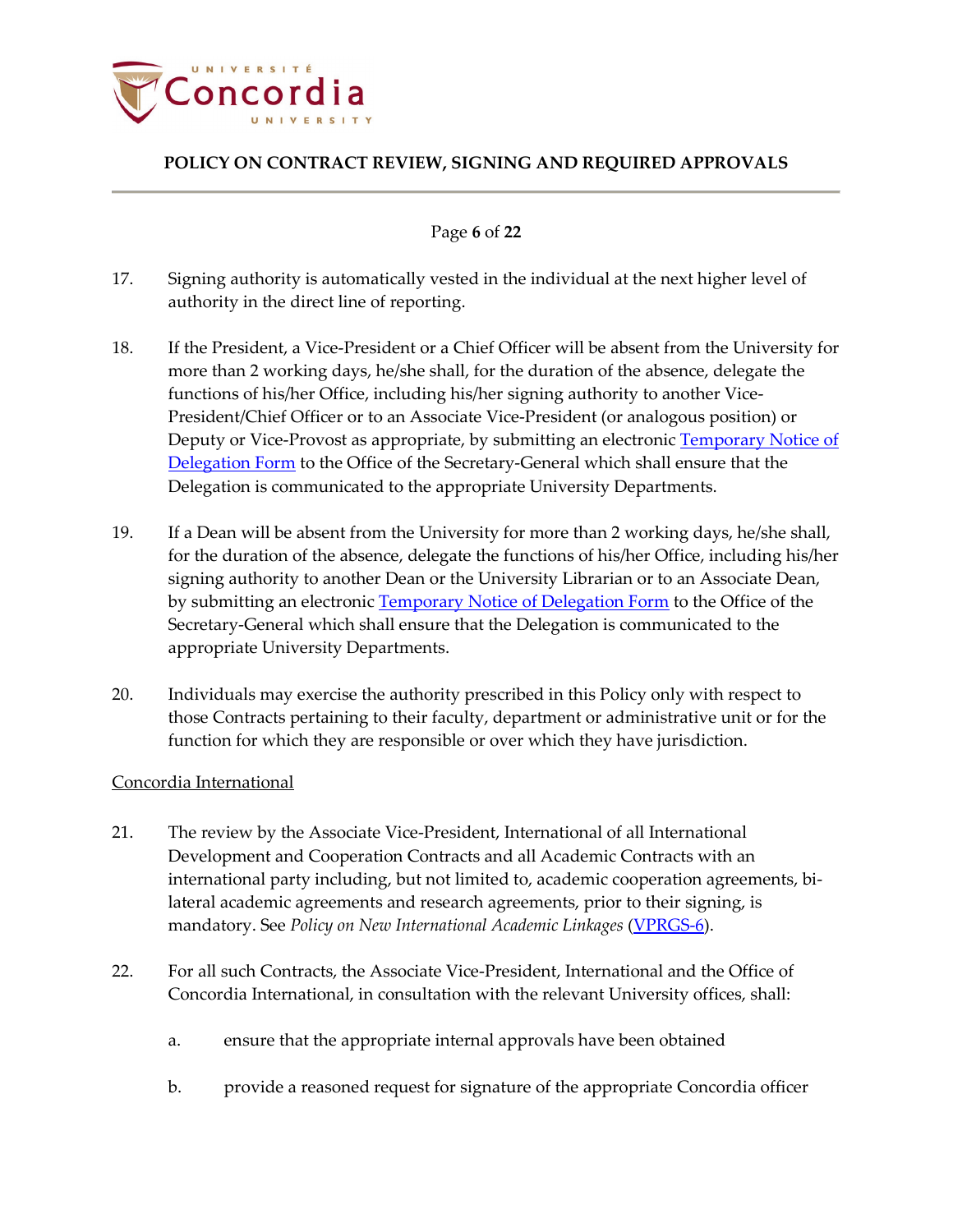

## Page **7** of **22**

- c. oversee compliance with Quebec statutory requirements for government approval, if applicable
- d. oversee compliance with relevant University policies
- e. ensure that the Office of Research and the Research Funds Unit are kept informed, if applicable
- f. ensure that any potential financial impacts on the University are recognized, noted and communicated to the Chief Financial Officer
- g. generally oversee the proper execution of all such Contracts and agreements.

#### <span id="page-6-0"></span>Property Leases

- 23. In this Section, unless the context indicates otherwise:
	- a. "Temporary Space Signatory" means a Unit Head or those individuals who are authorized by a Unit Head to enter into temporary use of space agreements on behalf of the University.
	- b. "Lease" means any Contract, including premises rental Contracts, by which a party acquires or cedes the enjoyment of the right to property
	- c. "Property" means any immovable property (i.e. buildings or land) owned by the University or premises leased by the University, wherever situated
	- d. "Rental Value" means the total value of the Lease (minimum rent plus additional rent) over its term, excluding all taxes but including the potential value of any extensions or renewals to the Lease
	- e. "Term" means the initial term of the Lease and any option to renew.
- <span id="page-6-1"></span>24. All Leases, wherein the University is a lessee, with a Rental Value greater than \$1,000,000, including any extensions or renewals thereof, whether or not financed by the *Ministère de l'Éducation et de l'Enseignement supérieur* must be approved by the *Ministère*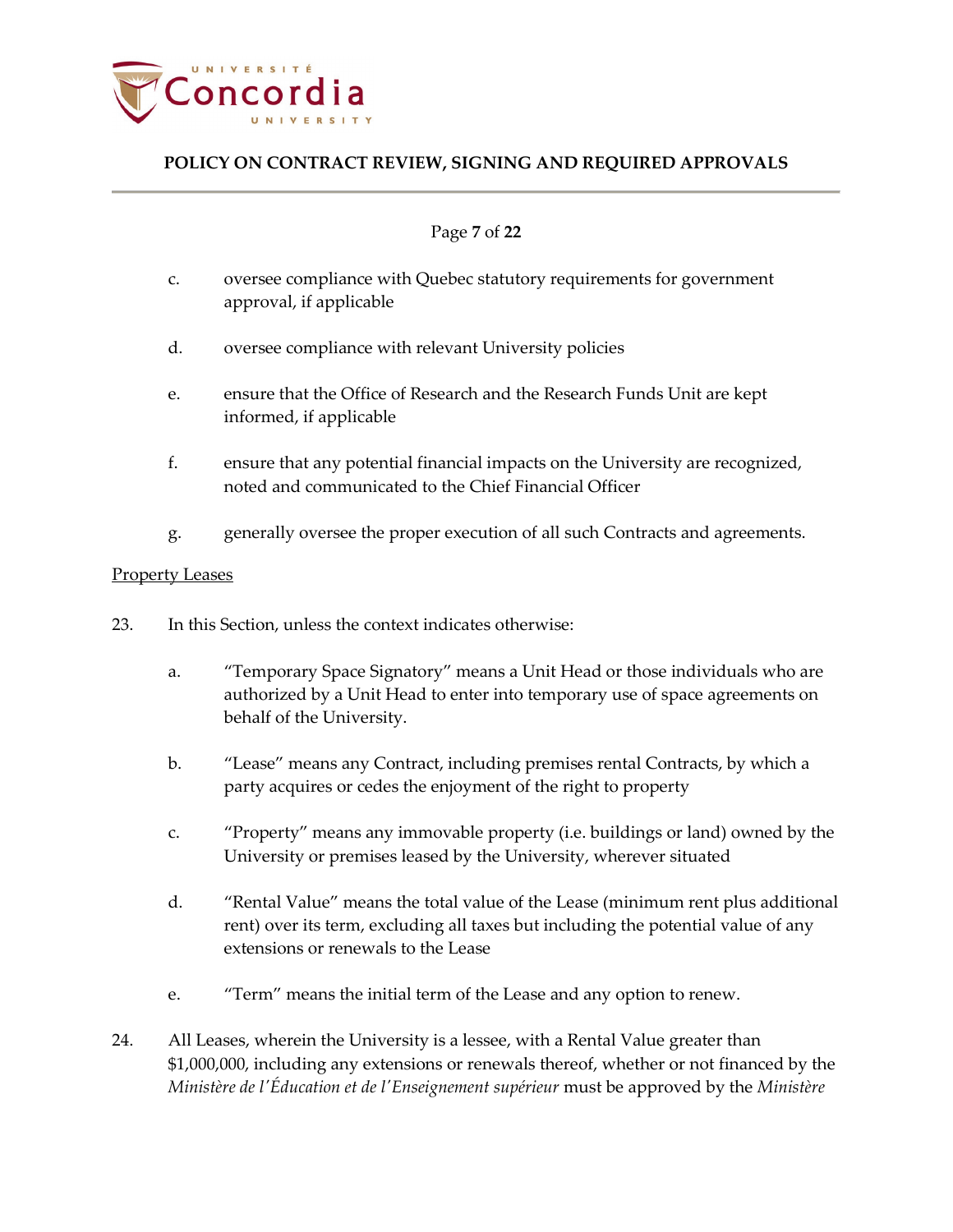

## Page **8** of **22**

*de l'Éducation et de l'Enseignement supérieur*. All Leases, where the University is a lessee, that have a term greater than 15 years and a Rental Value greater than \$5,000,000 or 5% of the University's yearly operating expenditures must be approved by the *Ministère des Finances,* as well.

- 25. Upon receipt of the relevant government approvals, where required, Leases and any extensions or renewals of Leases may be entered into and signed in the name of the University as lessee:
	- a. by the Associate Vice-President, Facilities Management, if the Rental Value does not exceed \$500,000 and if the Term of the Lease does not exceed 3 years
	- b. by the Associate Vice-President, Facilities Management and the Vice-President, Services and Sustainability, if the Rental Value does not exceed \$1,000,000 and if the Term of the Lease does not exceed 15 years
	- c. by the Vice-President, Services and Sustainability and the President, if the Rental Value exceeds \$1,000,000 or if the Term of the Lease exceeds 15 years.
- 26. Leases and any extensions or renewals of Leases may be entered into and signed in the name of the University as lessor:
	- a. by the Associate Vice-President, Facilities Management, if the Rental Value does not exceed \$1,000,000 and if the Term of the Lease does not exceed 5 years
	- b. by the Associate Vice-President, Facilities Management and the Vice-President, Services and Sustainability, if the Rental Value does not exceed \$3,000,000 and if the Term of the Lease does not exceed 15 years
	- c. by the Vice-President, Services and Sustainability and the President, if the Rental Value exceeds \$3,000,000 or if the Term of the Lease exceeds 15 years.
- 27. Upon receipt of the relevant government approvals, where required, temporary use of space agreements may be entered into and signed in the name of the University as owner, provided always that such temporary use of space agreements are in conformity with the *Policy on the Temporary Use of University Space* [\(VPS-24\)](http://www.concordia.ca/content/dam/common/docs/policies/official-policies/VPS-24.pdf):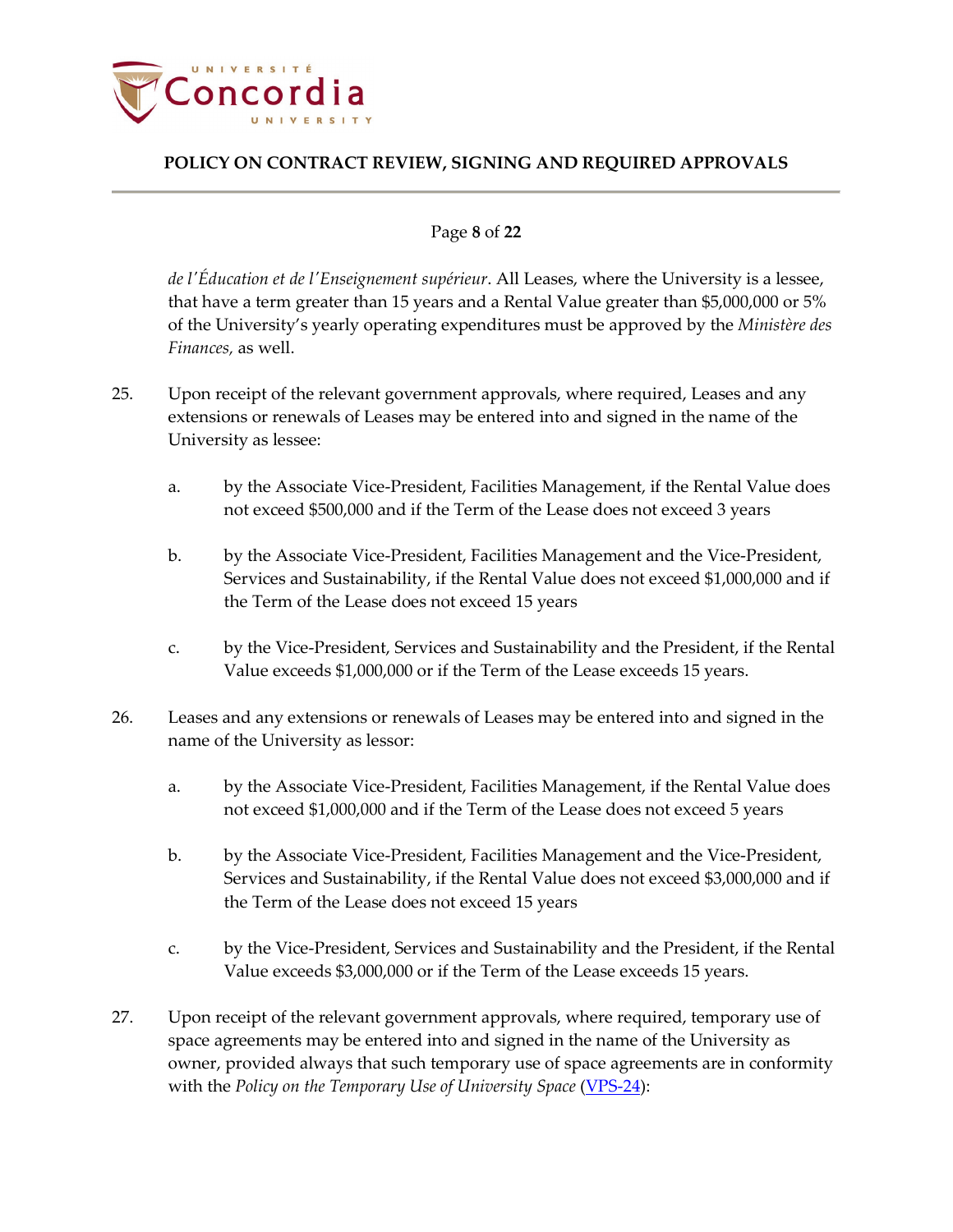

#### Page **9** of **22**

- a. by the Temporary Space Signatory, if the Rental Value does not exceed \$50,000 and if the Term of the temporary use of space agreement does not exceed 1 year
- b. by the Temporary Space Signatory and the Associate Vice-President, Facilities Management, if the Rental Value does not exceed \$1,000,000 and if the Term of the temporary use of space agreement does not exceed 5 years
- c. by the Temporary Space Signatory, the Associate Vice-President, Facilities Management and the Vice-President, Services and Sustainability, if the Rental Value does not exceed \$3,000,000 or if the Term of the temporary use of space agreement does not exceed 15 years
- d. by the Temporary Space Signatory, the Vice-President, Services and Sustainability and the President, if the Rental Value exceeds \$3,000,000 or if the Term of the temporary use of space agreement exceeds 15 years.

## <span id="page-8-0"></span>Construction Contracts

- 28. In this Section, unless the context indicates otherwise, "Construction" means any work related to the building, renovation, repair or alteration, in any manner, of immoveable property owned by or vested in, or leased by, the University wherever situated. Construction Contracts include, without limitation, general and sub-contracts, professional services Contracts and supply Contracts related to duly authorized Construction projects.
- 29. Construction projects scheduled/foreseen to be undertaken during a 5-year period must be declared in the University's quinquennial investment plan which is submitted to the *Ministère de l'Éducation et de l'Enseignement supérieur* annually.
- 30. Construction, renovation and rebuilding projects must be approved by the *Ministère de l'Éducation et de l'Enseignement supérieur* prior to the preparation of plans and specifications (*plans et dévis*) by taking into account the financial risks to be assumed and based on the capital cost of the project.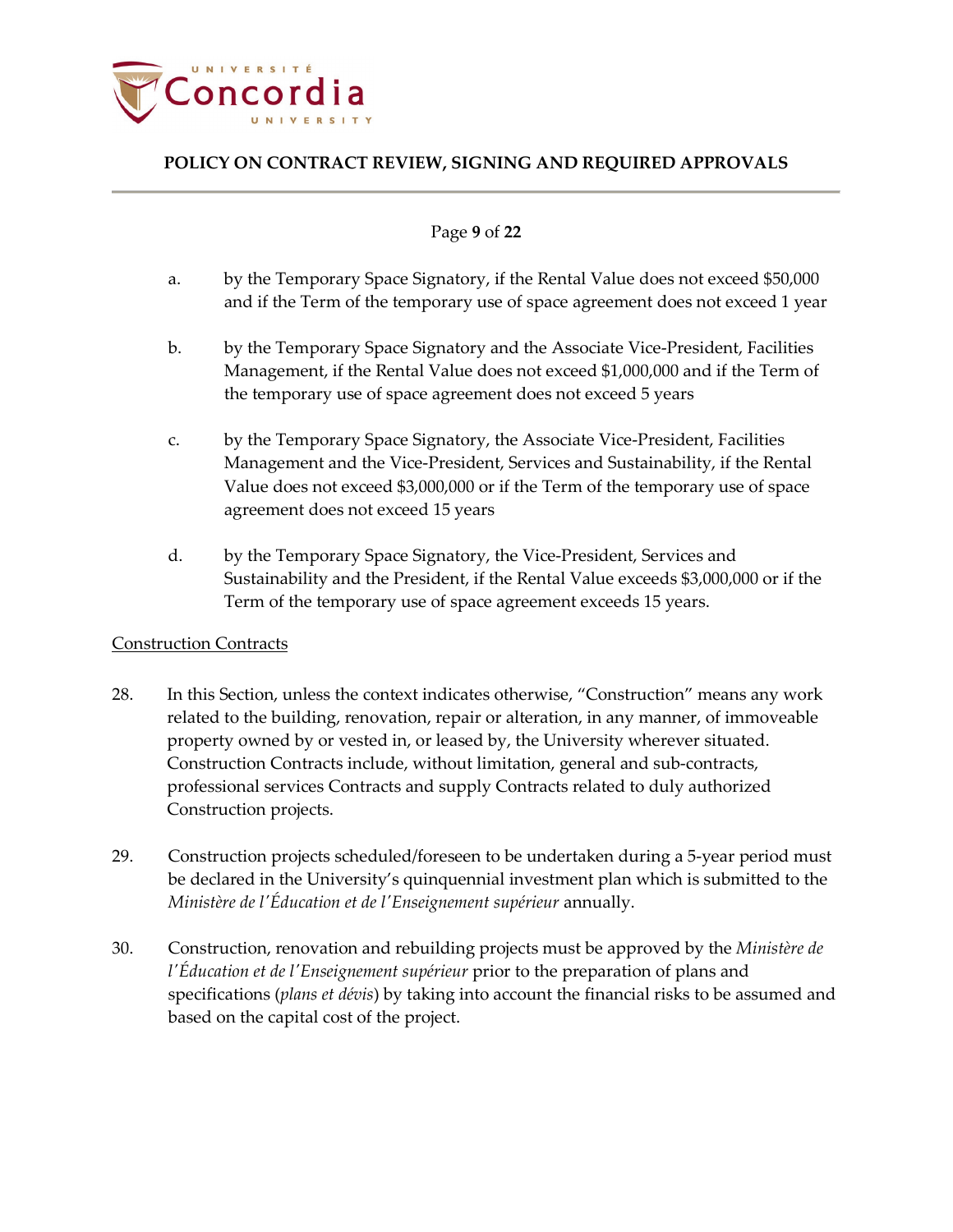

## Page **10** of **22**

- 31. The governance of Construction projects having a capital Value greater than \$40,000,000 is subject to the rules outlined in the *[Framework Policy for the Governance of Major Public](http://www.tresor.gouv.qc.ca/fileadmin/PDF/publications/Politique-cadre_2010_ANG.pdf)  [Infrastructure Projects](http://www.tresor.gouv.qc.ca/fileadmin/PDF/publications/Politique-cadre_2010_ANG.pdf)*.
- 32. Upon receipt of the relevant government approvals, if required, Construction Contracts, professional services Contracts and supply Contracts related to duly authorized Construction projects may be entered into and signed in the name of the University:
	- a. by the Associate Vice-President, Facilities Management, if the amount payable under such Contract does not exceed \$500,000
	- b. by the Associate Vice-President, Facilities Management and the Vice-President, Services and Sustainability, if the amount payable under such Contract does not exceed \$3,000,000
	- c. by the Vice-President, Services and Sustainability and the President, if the amount payable under such Contract exceeds \$3,000,000.
- 33. Any amendment/change order that involves an additional expenditure with respect to a Construction Contract, professional services Contract and supply Contract related to duly authorized construction projects, initially Valued at more than \$100,000 must be authorized by the Vice-President, Services and Sustainability and the Secretary-General. The Vice-President, Services and Sustainability and the Secretary-General may delegate, in writing, the authority to authorize such an amendment/change order. Additional expenditures authorized under such delegation of authority may not exceed the lesser amount of \$250,000 or 10% of the initial Value of the Contract.

Notwithstanding the second paragraph of [section 16](#page-4-2) and unless otherwise instructed by an individual at a higher level of authority, when an amendment/change order is authorized as per the present section, the amendment/change order can be entered into and signed in the name of the University by the Associate Vice-President, Facilities Management.

34. Notwithstanding [section](#page-5-1) 18, the President or the Vice-President, Services and Sustainability may delegate their signing authority, in writing, with respect to a given Construction Contract, to the Associate Vice-President, Facilities Management.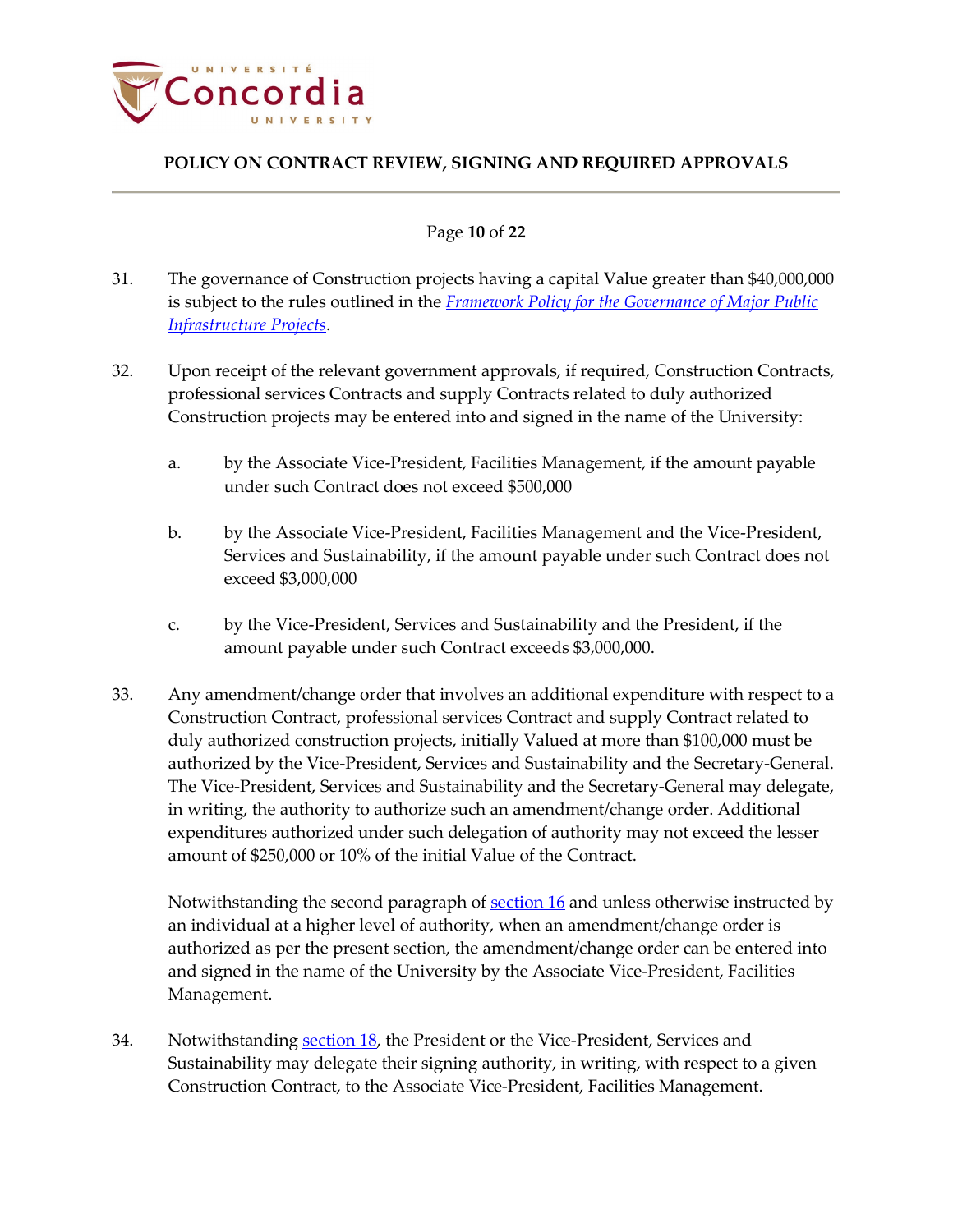

#### Page **11** of **22**

35. Any document that upholds or cancels a performance evaluation pursuant to the applicable legislation shall be signed by the relevant Vice-President or Chief Officer and the Secretary-General.

#### <span id="page-10-0"></span>Research Contracts

- 36. In this Section, unless the context indicates otherwise, "Research Contract" includes a research agreement or a Research Grant, as defined below and as outlined in the *Policy on Contract Research* [\(VPRGS-1\)](http://www.concordia.ca/content/dam/common/docs/policies/official-policies/VPRGS-1.pdf), as well as a license agreement or a technology transfer agreement.
	- a. A Research Contract is an agreement between a sponsor and the University providing for a lease of services and facilities, and generally conferring upon the sponsor title to the results of the research activity, often including the intellectual property, licensing or other related options. A default on the part of the University or the researcher to perform the obligations undertaken gives rise to liability for contractual breach. A Research Contract is a business transaction, hence all direct and indirect costs, including the salaries of researchers of the University, may be charged to the sponsor.
	- b. A "Research Grant" given in aid of research through the University is financial support for a researcher, conducting research in a particular subject area. The research conducted forms part of the University member's regular duties and is not normally the object of any additional compensation to the researcher. Title to the results of the research activity, including intellectual property, licensing or other related options is not vested in the grantor. A Research Grant does not generate enforceable obligations except as to the management of the funds for grant purposes and, where applicable, according to the grantor's guidelines or policies. A Research Grant has no limitations on publication and no requirements as to deliverables other than reporting and financial stipulations. A Research Grant usually covers direct costs, while indirect costs may only be partially recovered.
	- c. An international research agreement is a framework agreement between universities or research institutions which defines and encourages research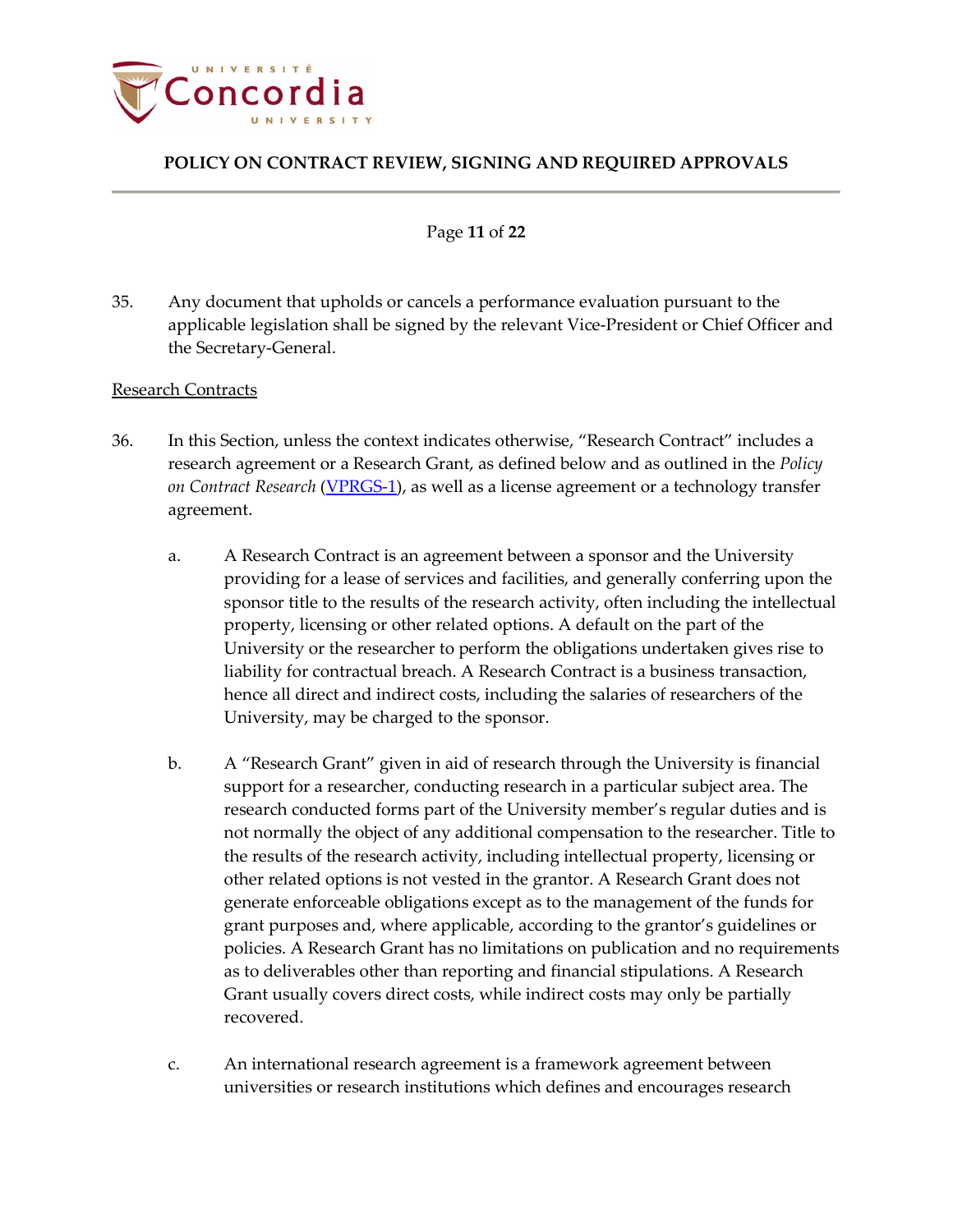

#### Page **12** of **22**

collaborations among their members in defined disciplines. Under these agreements, subsequent specific Research Contracts may be developed which refer to one project or collaboration, clearly defining the services, facilities, and personnel involved. The framework agreement serves as an intention to develop collaborative research projects.

- d. An inter-institutional research collaboration agreement is an agreement between universities or research institutions to collaborate on a particular research project funded by a third party.
- 37. Notwithstanding anything herein contained, Research Contracts funded by the International Development Research Centre ("IDRC") are governed by the Section on International Development Contracts.
- 38. The officers designated below may sign all accessory documents and perform all acts imposed upon or permitted to the University, in virtue of the Research Contract and such accessory documents.
- 39. Research Grant applications may be entered into and signed in the name of the University:
	- a. by the Associate Vice-President Research, Strategic Initiatives and Partnerships or the Associate Vice-President Research, Development and Outreach, if the amount payable under such Research Grant does not exceed \$500,000
	- b. by the Vice-President, Research and Graduate Studies if the amount payable under such Research Grant does not exceed \$3,000,000
	- c. by the Vice-President, Research and Graduate Studies and the President if the amount payable under such Research Grant exceeds \$3,000,000.
- 40. Research Contracts and international research agreements may be entered into and signed in the name of the University: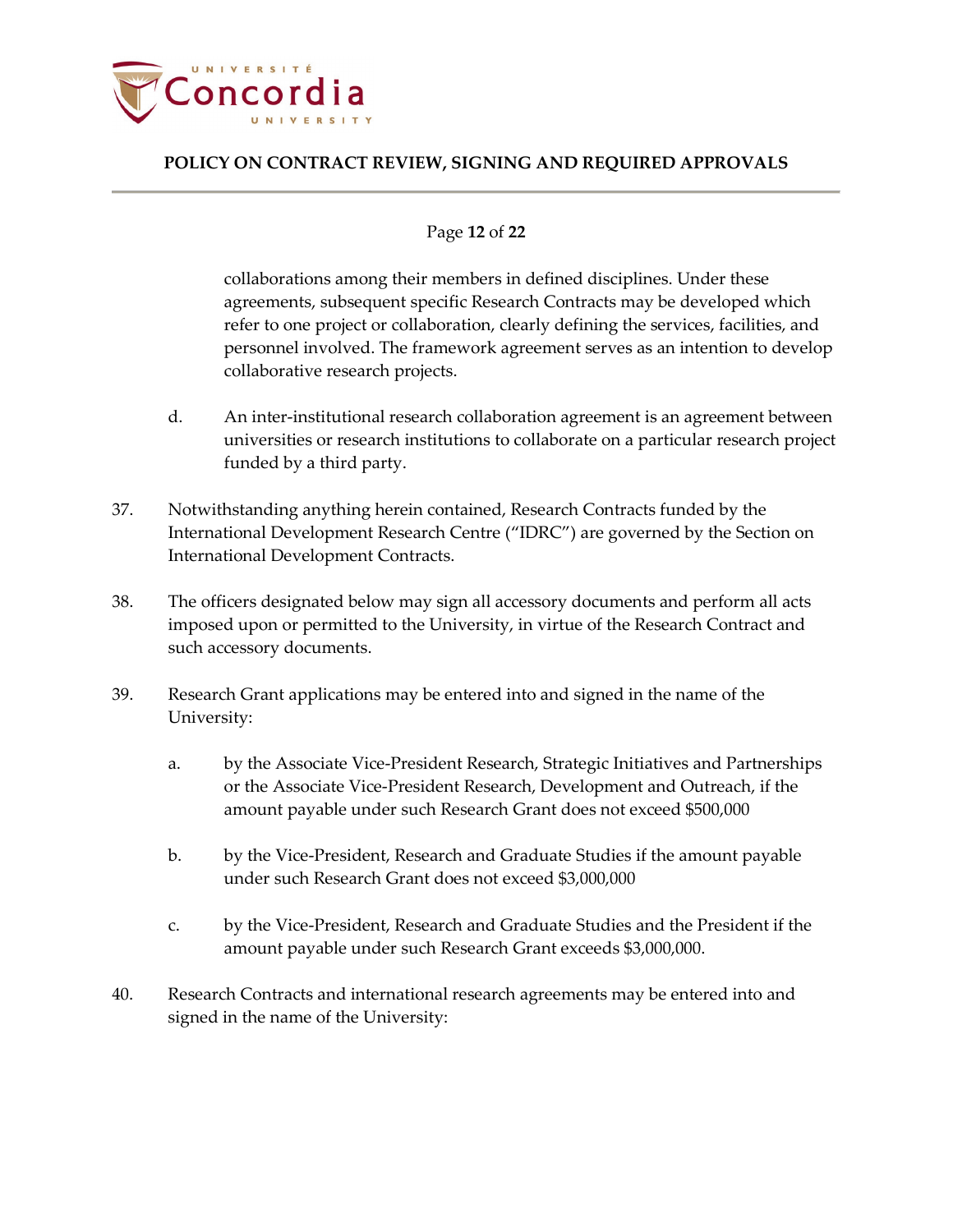

## Page **13** of **22**

- a. by the Associate Vice-President Research, Strategic Initiatives and Partnerships or the Associate Vice-President Research, Development and Outreach, if the amount payable under such Research Contract does not exceed \$500,000
- b. by the Vice-President, Research and Graduate Studies if the amount payable under such Research Contract does not exceeds \$3,000,000
- c. by the Vice-President, Research and Graduate Studies and the President if the amount payable under such Research Contract exceeds \$3,000,000.
- 41. Inter-institutional research collaboration agreements may be entered into and signed in the name of the University by the Associate Vice-President Research, Strategic Initiatives and Partnerships or the Associate Vice-President Research, Development and Outreach and the Vice-President, Research and Graduate Studies irrespective of the amount involved.

#### <span id="page-12-0"></span>Athletics Contracts

42. In this Section, unless the context indicates otherwise, "Athletics Contract" means any Contract in relation to sports activities on the property of the University or for University purposes involving the rental of sports facilities, game agreements, programme sponsorships and sports related advertising.

Contracts for the acquisition of goods and services related to athletics shall be subject to the procedures outlined in the Section of this Policy dealing with Purchasing Contracts.

- 43. Athletics Contracts may be entered into and signed in the name of the University:
	- a. by the Director of Recreation and Athletics if the total Value of such Contract does not exceed \$100,000 per annum
	- b. by the Director of Recreation and Athletics and the Deputy Provost, if the total Value of the Contract does not exceed \$500,000 per annum
	- c. by the Director of Recreation and Athletics, the Deputy Provost, and the Provost and Vice-President, Academic if the total Value of the Contract does not exceed \$1,000,000 per annum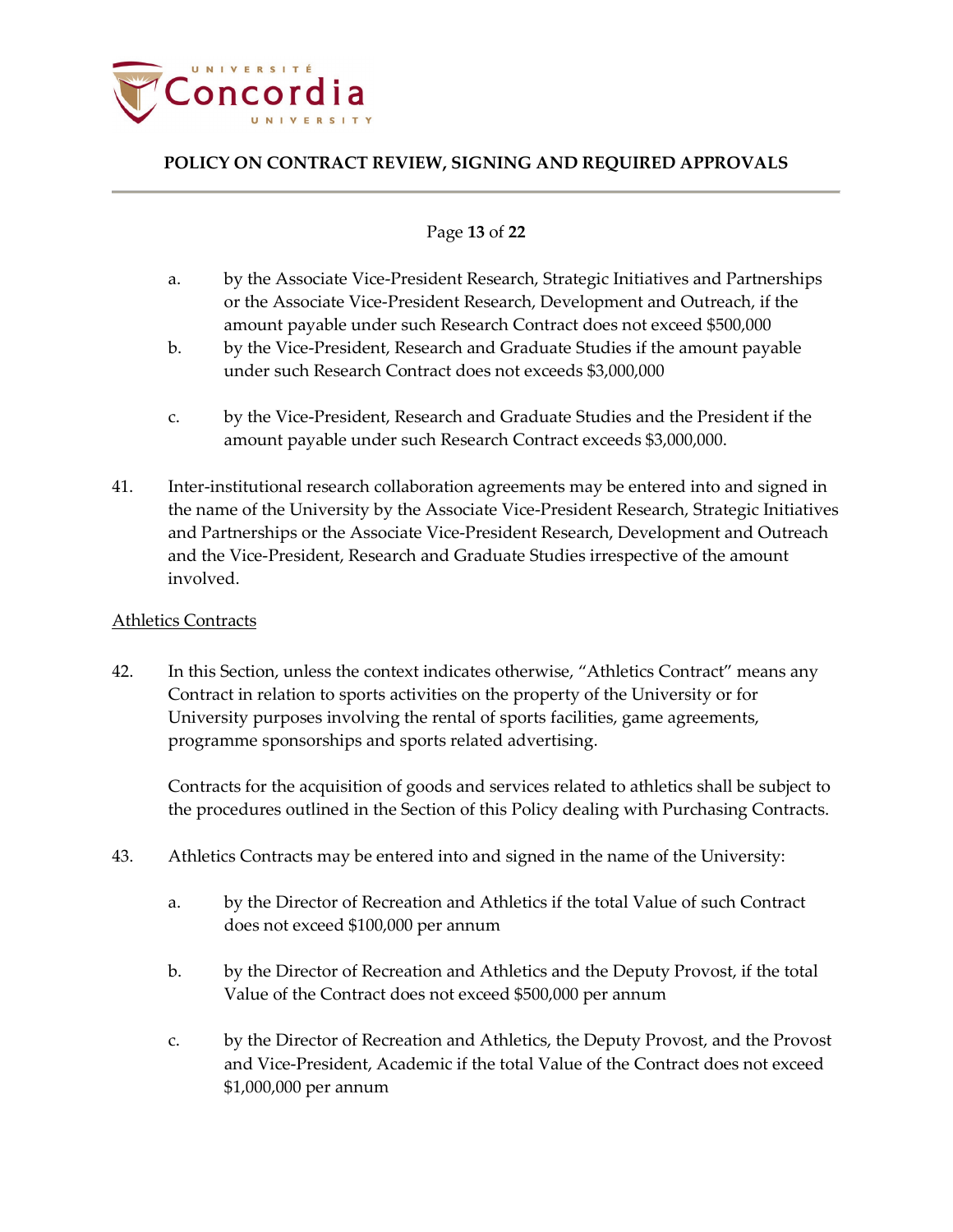

#### Page **14** of **22**

d. by the Provost and Vice-President, Academic and the President, if the total Value of such Contract exceeds \$1,000,000 per annum.

#### <span id="page-13-0"></span>International Development Contracts

44. In this Section, unless the context indicates otherwise, "International Development Contract" means any Contract with any government, or any of its departments or agencies or any international organization or its agencies, for mobility projects.

This definition includes, but is not limited to, Contracts with the International Development Research Centre (IDRC), the World Bank and the associated Asian Development Bank, Inter-American Development Bank, African Development Bank, and Caribbean Development Bank.

- 45. Notwithstanding the above, Research Grants and Research Contracts, however funded, are governed by the Section in this Policy on Research Contracts.
- 46. Notwithstanding the above, Contracts for academic or teaching services, however funded, are governed by the Section in this Policy on Academic Contracts.
- 47. International Development Contracts may be entered into and signed in the name of the University:
	- a. by the Vice-President, Research and Graduate Studies if the total Value of such Contract does not exceed \$1,000,000
	- b. by the Vice-President, Research and Graduate Studies and the President if the total Value of such Contract exceeds \$1,000,000.

## <span id="page-13-1"></span>Academic Contracts

48. In this Section, unless the context indicates otherwise, "Academic Contract" means any agreement for the pursuit of any academically related activity including, without limitation, the establishment or management of an arrangement, program or organization, within or outside the University premises, between the University and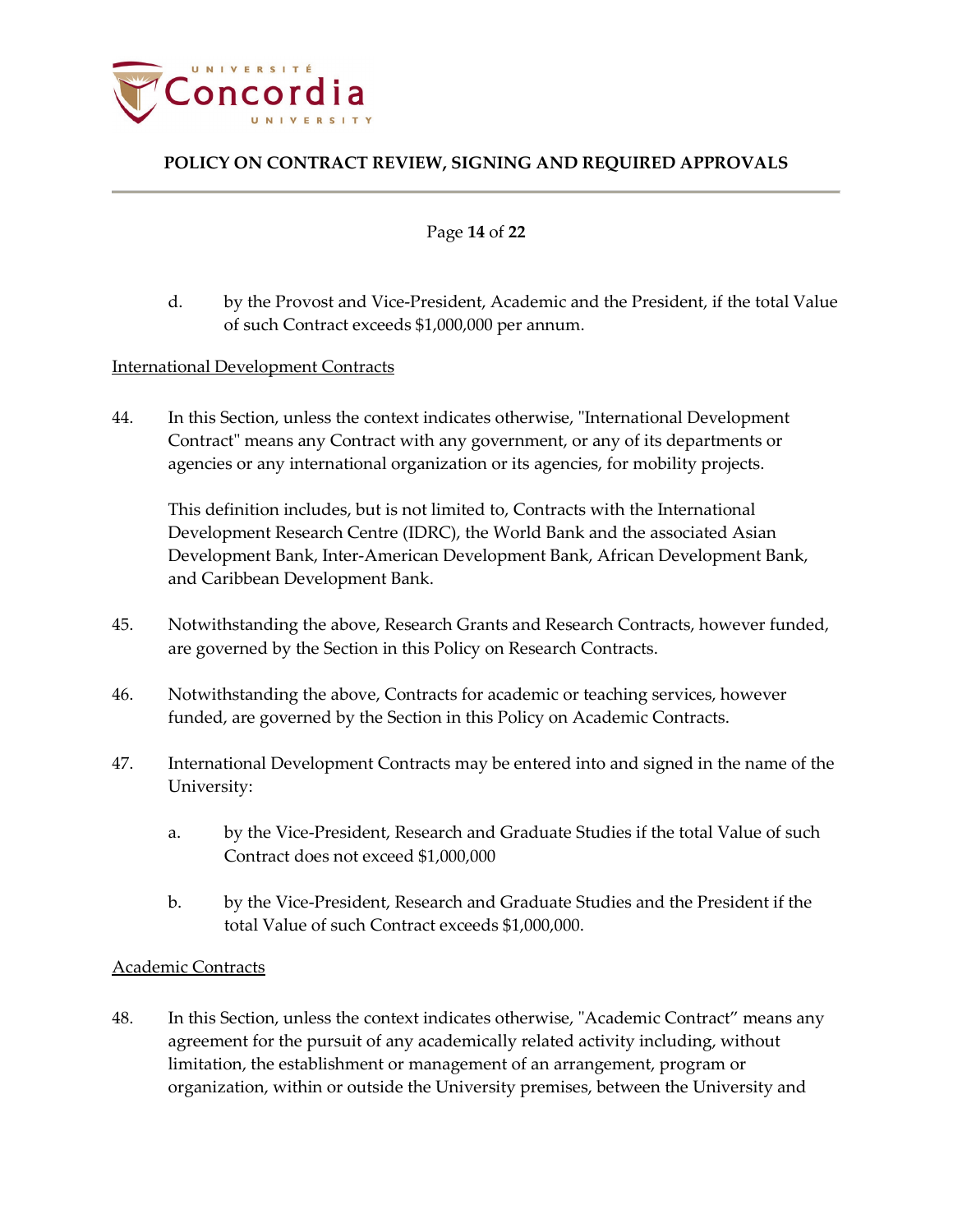

#### Page **15** of **22**

another party, publishing Contracts, conference agreements, training agreements, survey Contracts, video production Contracts, royalty Contracts, editing and copyright agreements.

- 49. Notwithstanding the above, this Section does not include those Contracts governed by specific Sections in this Policy, including Property Leases, Research Contracts, International Development Contracts and Cooperation Contracts.
- 50. The officers designated below may sign all accessory documents and perform all acts imposed upon or permitted to the University, in virtue of the Academic Contract and such accessory documents.
- 51. Academic Contracts may be entered into and signed in the name of the University;
	- a. by the Dean of the Faculty, the University Librarian, the Executive Director of Concordia Continuing Education or the relevant Unit Head if the amount payable under such Contract does not exceed \$250,000
	- b. by the Dean of the Faculty, the University Librarian, the Executive Director of Concordia Continuing Education or the relevant Unit Head and the Provost and Vice-President, Academic, if the amount payable under such Contract does not exceed \$1,000,000
	- c. by the Provost and Vice-President, Academic and the President, if the amount payable under such Contract exceeds \$1,000,000
	- d. in any case of such Contract with an international party, the Vice-President, Research and Graduate Studies and the President shall be signatories with the exception of Cooperation Contracts pursuant to the *Policy on New International Academic Linkages* [\(VPRGS-6\)](http://www.concordia.ca/content/dam/common/docs/policies/official-policies/VPRGS-6.pdf) in which case the signing authorities in that Policy shall prevail as well as contracts related to Academic Visitors pursuant to the *Policy on Academic Visitors* [\(VPRGS-10\)](http://www.concordia.ca/content/dam/common/docs/policies/official-policies/VPRGS-10.pdf) in which case the Dean of the relevant Faculty shall be the signatory.

#### <span id="page-14-0"></span>Cooperation Contracts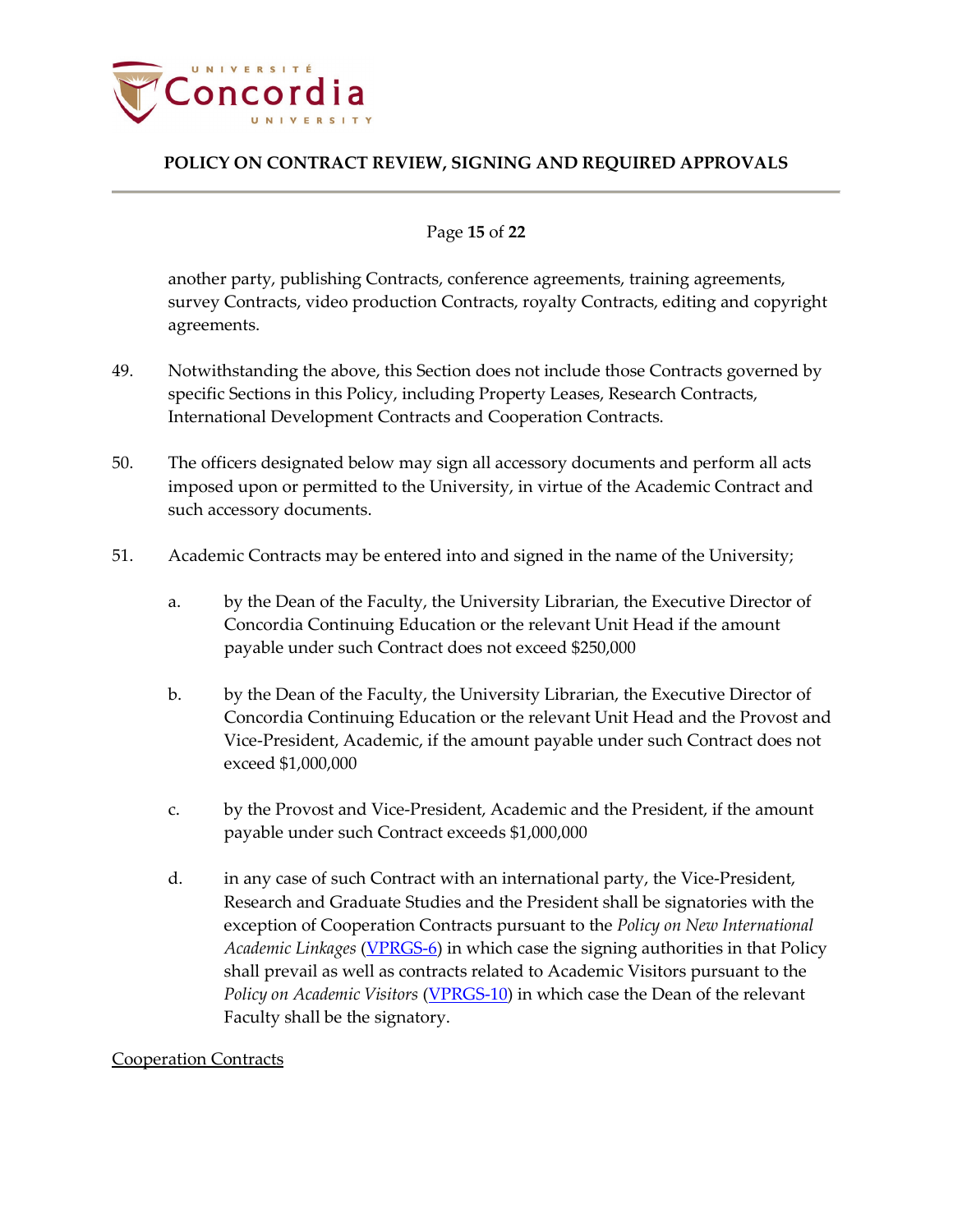

## Page **16** of **22**

- 52. In this Section, unless the context indicates otherwise, "Cooperation Contract" means any Contract between the University and any government, or any of its departments or agencies or any international organization or its agencies, or any university or any educational institution, for higher academic purposes. Without limitation, Cooperation Contracts include participation in government-financed programs, participation in interuniversity affiliations including joint academic programs, agreements to promote student exchange activities and inter-collegiate or inter-institution sports arrangements.
- 53. Notwithstanding the above, Cooperation Contracts shall not include International Development Contracts.
- 54. Cooperation Contracts requiring approval under the *Act respecting the Ministère de la Culture et des Communications* and the *Act respecting the Ministère du Conseil exécutif*, must be submitted for approval to the designated government authorities.
- 55. The officers designated below may sign all accessory documents and perform all acts imposed upon or permitted to the University, in virtue of the Cooperation Contract and such accessory documents.
- 56. Cooperation Contracts may be entered into and signed in the name of the University:
	- a. by the Dean of the Faculty, the University Librarian, the Executive Director of Concordia Continuing Education or the relevant Unit Head, if the amount payable under such Contract does not exceed \$250,000
	- b. by the Dean of the Faculty, the University Librarian, the Executive Director of Concordia Continuing Education or the relevant Unit Head and the relevant Vice-President, if the amount payable under such Contract does not exceed \$1,000,000
	- c. by the relevant Vice-President and the President, if the amount payable under such Contract exceeds \$1,000,000
	- d. in any case of such Contract with an international party, the Vice-President, Research and Graduate Studies and the President shall be signatories, as well.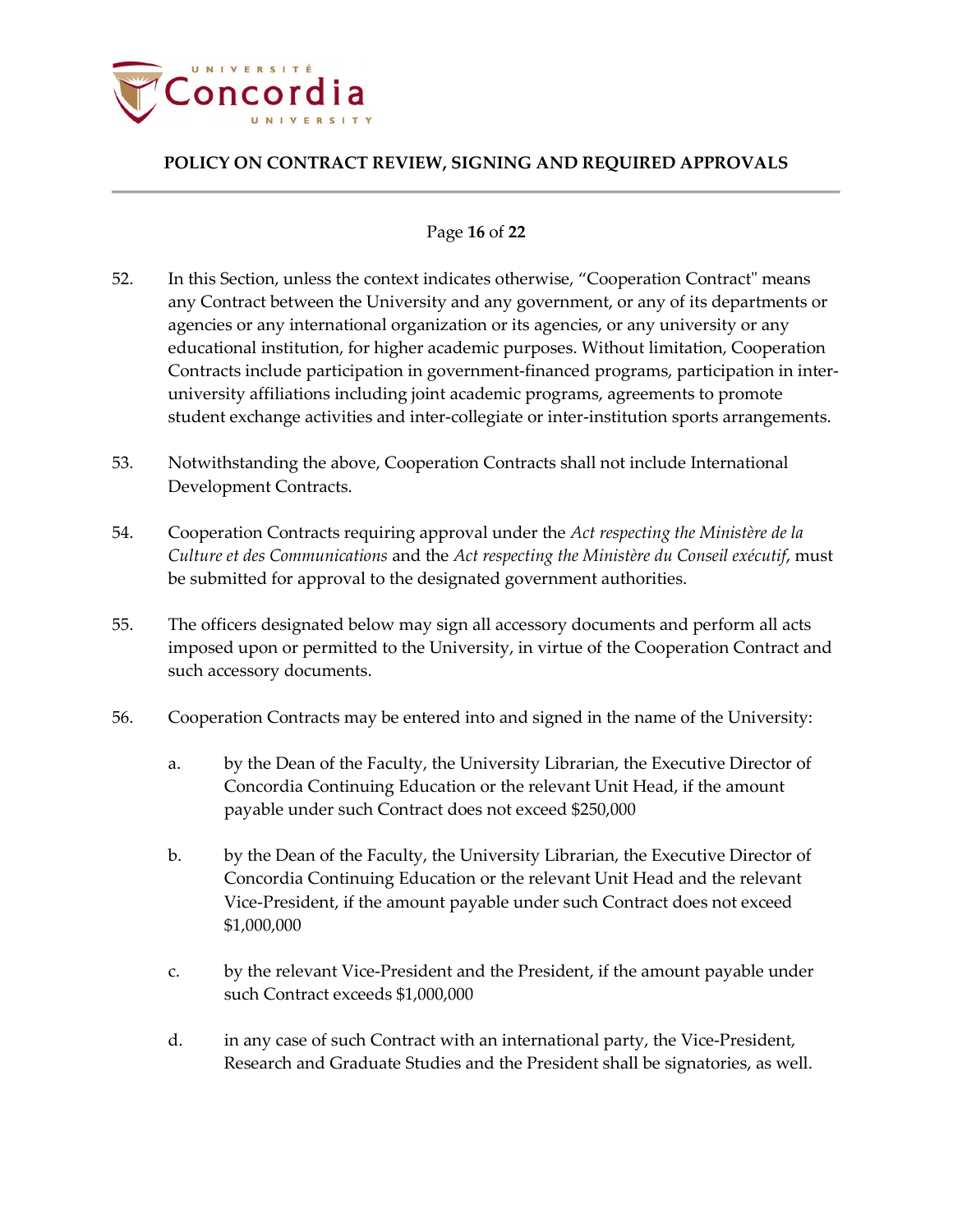

#### Page **17** of **22**

#### <span id="page-16-0"></span>Student Association Contracts

- 57. In this Section, unless the context indicates otherwise, "Student Association Contract" means any Contract between the University and a Concordia student association, group or club which regulates the collection of student fees for their activities including, without limitation, agreements determining financing and operations.
- 58. The signing of Student Association Contracts shall be governed by the provisions of the *Policy on Student Associations and Groups* [\(PRVPA-10\)](http://www.concordia.ca/content/dam/common/docs/policies/official-policies/PRVPA-10.pdf).
- 59. Student Association Contracts may be entered into and signed in the name of the University by the Dean of Students, the Deputy Provost and the Provost and Vice-President, Academic.

#### <span id="page-16-1"></span>Purchasing Contracts

60. In this Section, unless the context indicates otherwise, "Purchasing Contract" means any purchase agreement, blanket order, Contract or purchase order for the acquisition by purchase, lease-back or rental of moveable effects including goods, supplies, equipment and services (including professional consulting services) for any University purpose but excludes the purchasing of books and other publications by the University Bookstore and the University Libraries.

In accordance with the *Procurement Policy* [\(CFO-20](http://www.concordia.ca/content/dam/common/docs/policies/official-policies/CFO-20.pdf)*)* as well as all other relevant polices and guidelines, sourcing, negotiations, contractual arrangements and the purchase of goods and services shall be the sole responsibility of Purchasing Services.

- 61. Notwithstanding the above, Sections in this Policy dealing with Construction Contracts, Athletics Contracts and Academic Contracts prevail over the present Section on Purchasing Contracts to the extent they deal with purchase orders or Purchasing Contracts.
- 62. All lease-back agreements or rental agreements of moveable effects including goods, supplies, equipment and services leases with a term greater than 365 days and a Value greater than the lesser of \$5,000,000 or 5% of the University's yearly operating expenditures must be approved by the *Ministère des Finances.*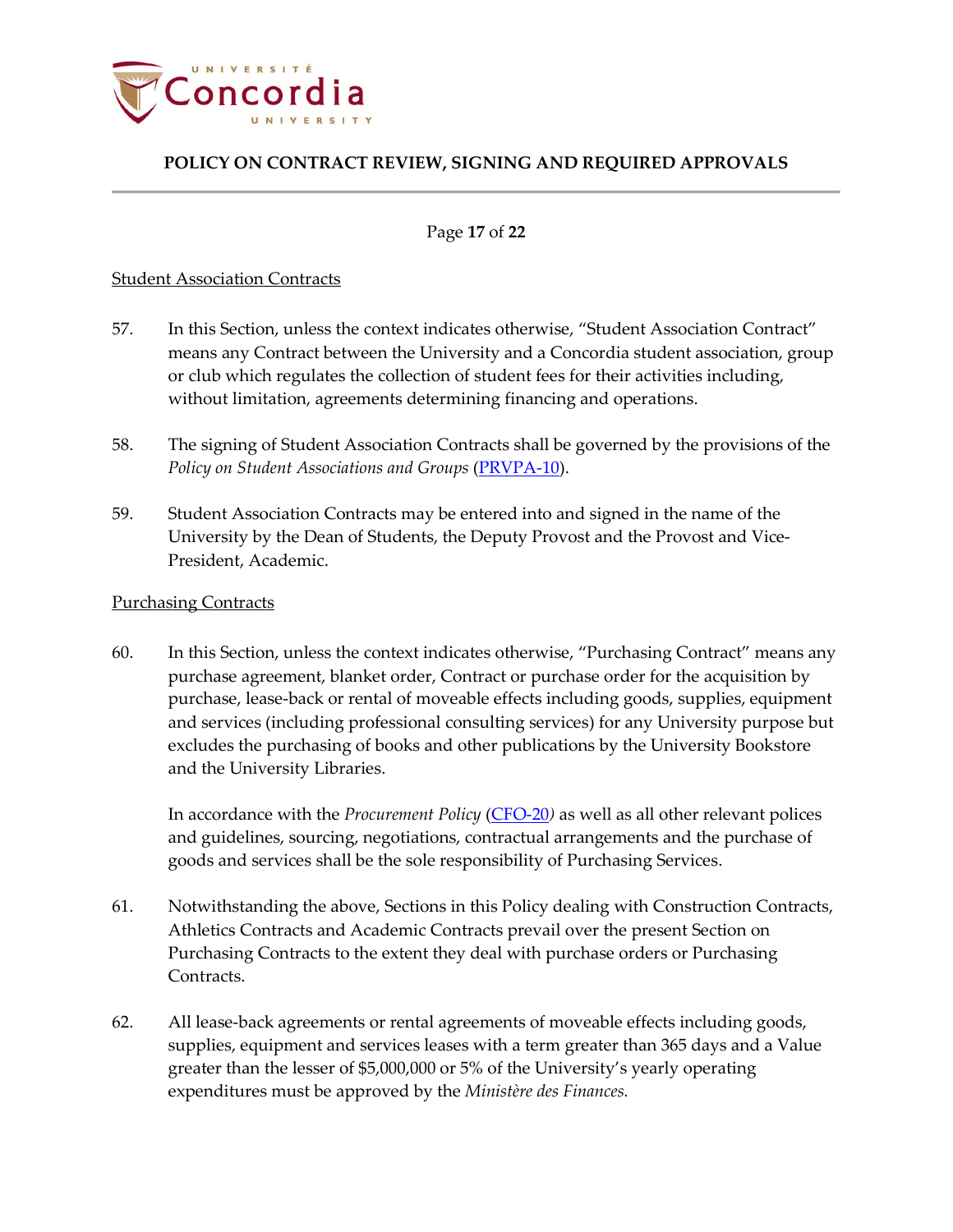

#### Page **18** of **22**

- 63. Purchase orders or Purchasing Contracts may be entered into and signed in the name of the University by those individuals designated in section 64, provided that they are preceded by the relevant government approvals, if required, as well as the required Purchase Requisition authorizations as per the *Procurement Policy* [\(CFO-20\)](http://www.concordia.ca/content/dam/common/docs/policies/official-policies/CFO-20.pdf).
- 64. Upon receipt of the relevant government approvals, if required, and following the appropriate purchase requisition authorization, Purchasing Contracts may be entered into, in accordance with the *Procurement Policy* [\(CFO-20\)](http://www.concordia.ca/content/dam/common/docs/policies/official-policies/CFO-20.pdf) and signed in the name of the University:
	- a. by a Buyer of Purchasing Services, if the total Value of the Purchase Contract does not exceed \$25,000 per annum
	- b. by a Senior Buyer of Purchasing Services, if the total Value of the Purchasing Contract does not exceed \$50,000 per annum
	- c. by the Director of Purchasing Services, if the total Value of the Purchasing Contract does not exceed \$100,000 per annum
	- d. by the relevant Associate Vice-President, if the total Value of the Purchasing Contract does not exceed \$250,000 per annum
	- e. by the relevant Associate Vice-President and Vice-President or Chief Officer if the total Value of the Purchasing Contract does not exceed \$1,000,000 per annum
	- f. by the President, if the total Value of the Purchasing Contract exceeds \$1,000,000 per annum.
- 65. Any amendment that involves an additional expenditure to a Purchasing Contract initially Valued at more than \$100,000 must be authorized by the relevant Vice-President or Chief Officer and the Secretary-General. The relevant Vice-President or Chief Officer and the Secretary-General may delegate, in writing, the authority to authorize such an amendment. Additional expenditures authorized under such delegation of authority may not total more than 10% of the initial Value of the Purchasing Contract.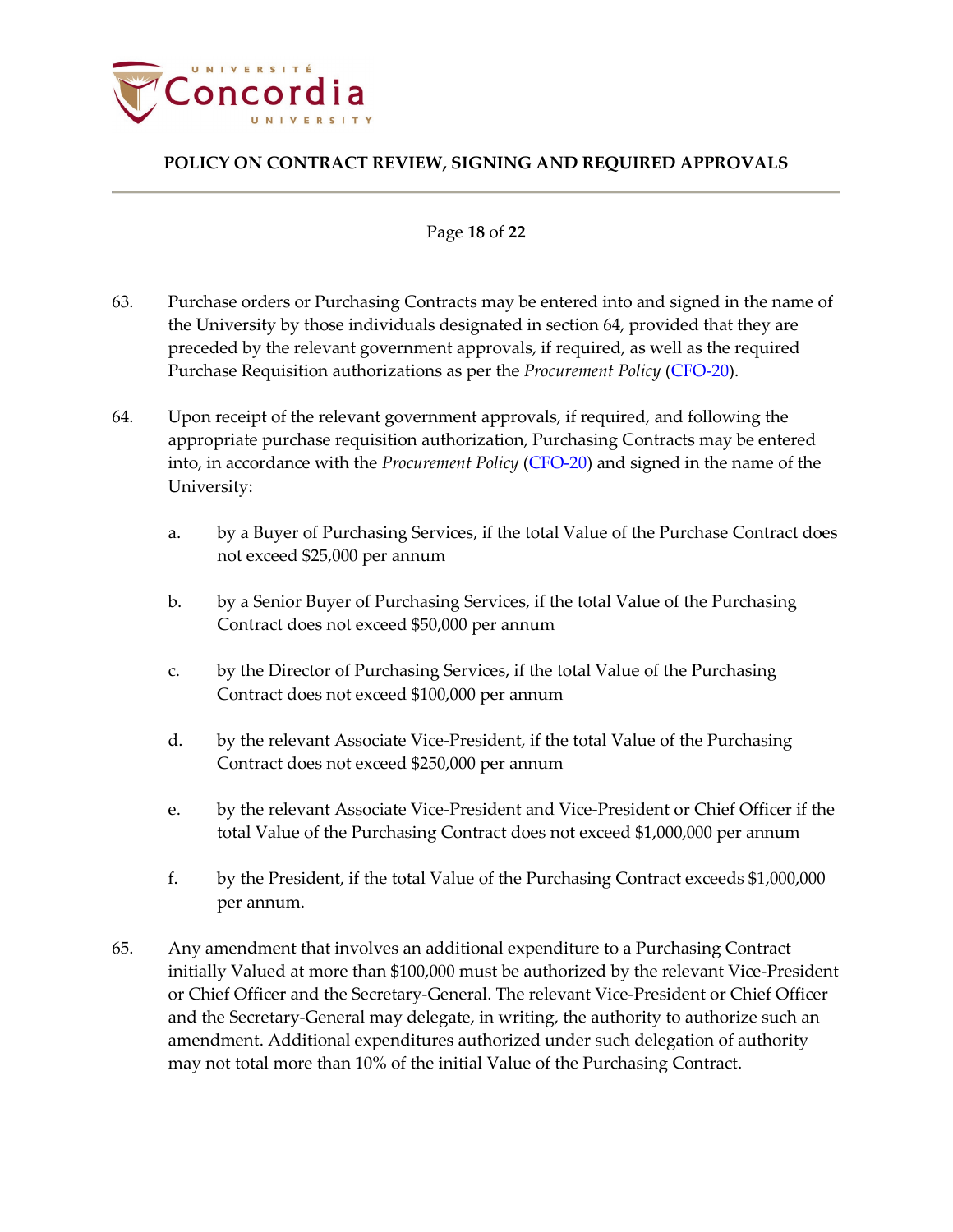

#### Page **19** of **22**

Notwithstanding the second paragraph of [section 16](#page-4-2) and unless otherwise instructed by an individual at a higher level of authority, when an amendment is authorized as per the present section, the amendment can be entered into and signed in the name of the University by the Director of Purchasing Services.

66. Any document that upholds or cancels a performance evaluation pursuant to the applicable legislation shall be signed by the relevant Vice-President or Chief Officer and the Secretary-General.

#### <span id="page-18-0"></span>Settlement Agreements

- 67. In this Section, unless the context indicates otherwise, "Settlement Agreement" means any document that settles a legal claim against the University. A legal claim may be a civil action, a grievance pursuant to a collective agreement, a complaint before a judicial or quasi-judicial tribunal or any other action that potentially engages the liability of the University.
- 68. No Settlement Agreement may be entered into and signed in the name of the University until it has been approved by the Office of the General Counsel.
- 69. A Settlement Agreement may be entered into and signed in the name of the University:
	- a. for any claim related to labour relations involving non-academic employees, by the relevant Unit Head or Dean, the Executive Director of Employee and Labour Relations and the Associate Vice-President, Human Resources
	- b. for any claim related to labour relations involving part-time faculty members, by the relevant Dean, if appropriate, the Executive Director of Employee and Labour Relations and the Provost and Vice-President, Academic
	- c. for any claim related to labour relations involving full-time faculty members and professional librarians, by the relevant Dean or the University Librarian, if appropriate, the Executive Director of Employee and Labour Relations and the Provost and Vice-President, Academic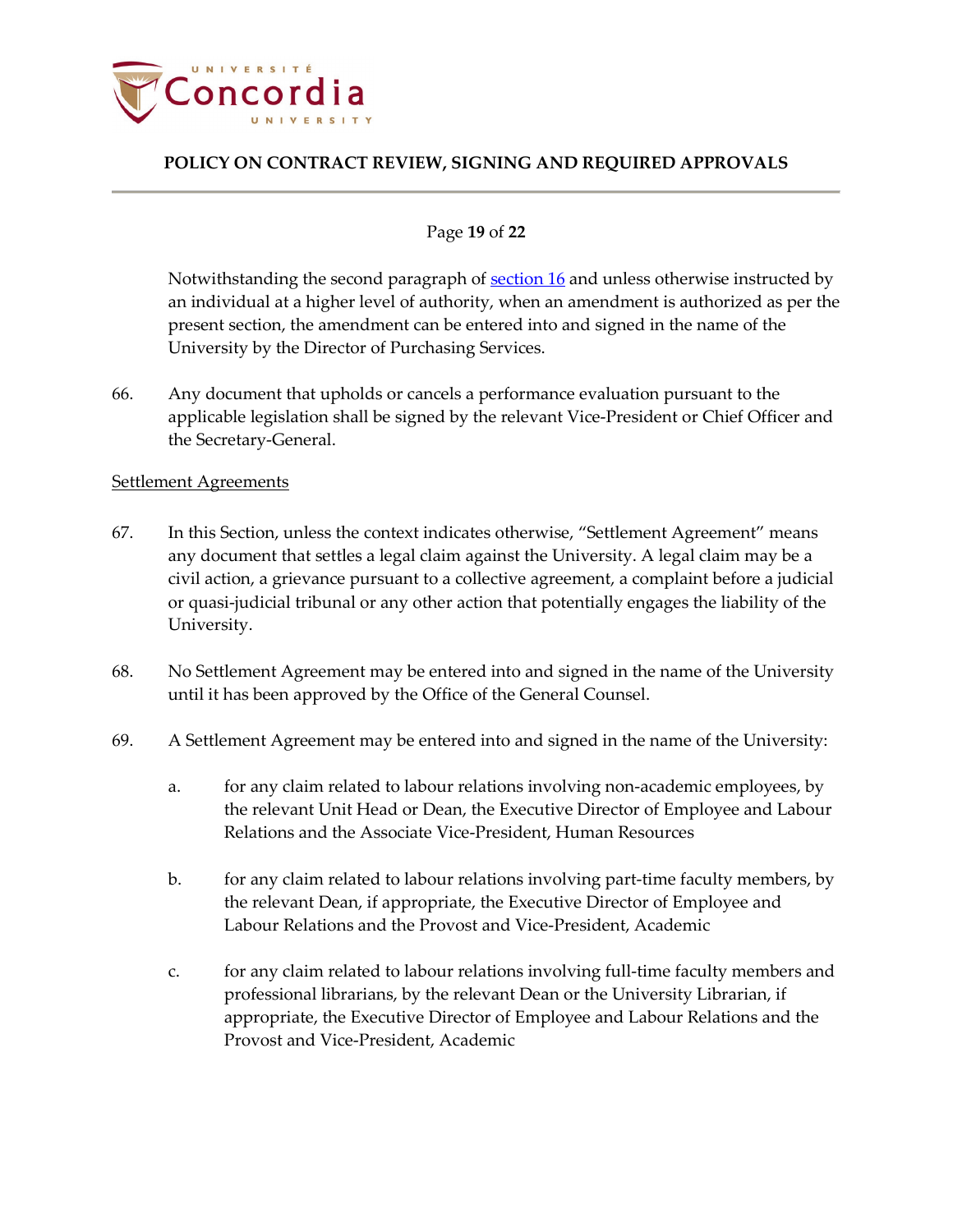

Page **20** of **22**

d. for all other claims, by the Unit Head or Dean concerned and the relevant Vice-President or Chief Officer.

In all cases where the Settlement Agreement results in an aggregate payment that exceeds \$1,000,000, the relevant Vice-President or Chief Officer and the President must be signatories.

## <span id="page-19-0"></span>Gift Agreements

- 70. In this Section, unless the context indicates otherwise, "Gift Agreement" means any undertaking whereby a gift, donation or bequest is accepted including, without limitation, endowment agreements, gifts-in-kind, deferred gifts and other gift acceptance agreements. This Section should be read in conjunction with the *Policy concerning Gift Acceptance and Receipting* [\(VPA-1\)](http://www.concordia.ca/content/dam/common/docs/policies/official-policies/VPA-1.pdf) and the *Policy on the Naming of University Spaces, Buildings, and other Assets, Programs or Activities* [\(VPA-3\)](http://www.concordia.ca/content/dam/common/docs/policies/official-policies/VPA-3.pdf).
- 71. Gift Agreements may be entered into and signed in the name of the University:
	- a. in the case of all gifts-in-kind, by the Vice-President, Advancement. If a gift is faculty-specific, the Dean of the Faculty to which the gift is designated, will cosign the Gift Agreement. If a gift is for research and graduate support, the Vice-President, Research and Graduate Studies will co-sign the Gift Agreement. In the case of awards and bursaries, the Director of Financial Aid and Awards, the Faculty Dean and, if appropriate, the Dean of Graduate Studies, will receive copies of the Agreement. Final acceptance of the appraised Value of the gift shall be evidenced by the issuance of a charitable receipt by the Office of the Vice-President, Advancement
	- b. in the case of all gifts-in-kind that are works of art made to the Leonard and Bina Ellen Art Gallery, by the Director of the Leonard and Bina Ellen Art Gallery in accordance with the *The Leonard and Bina Ellen Art Gallery Acquisition Policy* [\(VPRGS-11\)](http://www.concordia.ca/content/dam/common/docs/policies/official-policies/VPRGS-11.pdf). In all other cases, by the Vice-President, Advancement and the relevant Vice-President or Dean. Final acceptance of all such gifts shall be evidenced by the issuance of a charitable tax receipt by the Office of the Vice-President, Advancement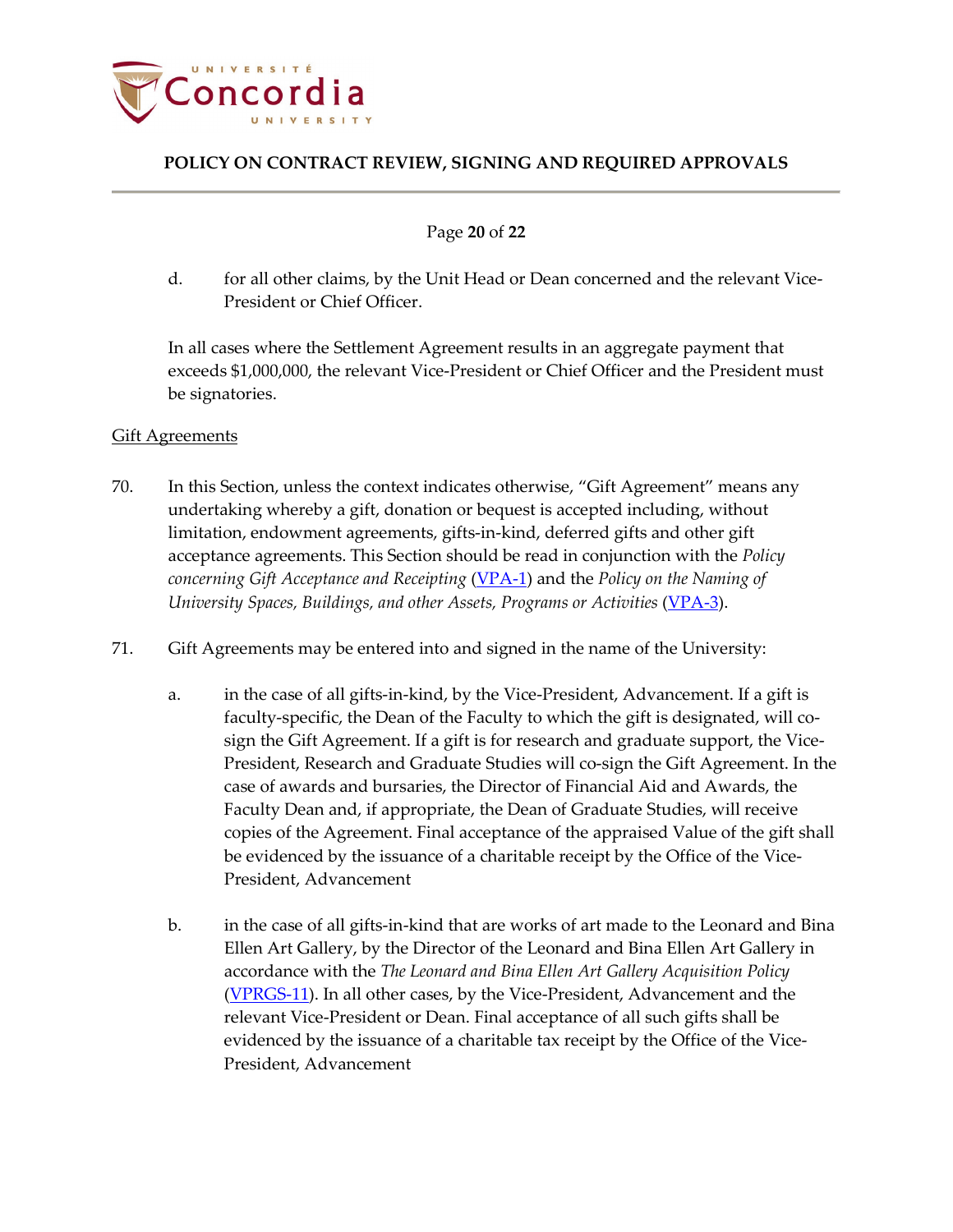

## Page **21** of **22**

- c. in the case of named endowed award agreements and annually funded named awards, by the Vice-President, Advancement and the relevant Dean or Director, as applicable. Depending upon the nature of the agreement, the Director of Financial Aid and Awards on behalf of the Undergraduate Scholarship and Awards Committee and/or the Dean of Graduate Studies. Any gift requiring the establishment of an Academic Chair or Special Professorship in accordance with the provisions of the Concordia University Faculty Association Collective Agreement requires the prior agreement of the Provost and Vice-President, Academic and the Vice-President, Research and Graduate Studies
- d. in the case of other endowment agreements, by the Vice-President, Advancement and the relevant Dean or Director, as applicable
- e. in the case of other endowment agreements that are not Faculty-specific, by the Vice-President, Advancement, the Provost and Vice-President, Academic and the Vice-President, Research and Graduate Studies, as applicable
- f. in the case of all other gifts, by the Vice-President, Advancement.

## <span id="page-20-0"></span>Banking, Borrowing, Investment and Financial Commitments Contracts

- 72. In this Section, unless the context indicates otherwise, "Banking, borrowing, Investment and Financial Commitments Contract" means any Contract in relation to the management or investment of the University's funds or the arrangement of a borrowing or financial commitment on behalf of the University, as outlined in the *[Financial](http://www2.publicationsduquebec.gouv.qc.ca/dynamicSearch/telecharge.php?type=2&file=/A_6_001/A6_001_A.html)  [Administration Act](http://www2.publicationsduquebec.gouv.qc.ca/dynamicSearch/telecharge.php?type=2&file=/A_6_001/A6_001_A.html)* and its relevant regulations.
- 73. Banking, Borrowing, Investment and Financial Commitment Contracts may be entered into and signed in the name of the University only after securing the necessary governmental approvals in accordance with the *[Financial Administration Act](http://www2.publicationsduquebec.gouv.qc.ca/dynamicSearch/telecharge.php?type=2&file=/A_6_001/A6_001_A.html)* and its relevant regulations, if required, by those officials named in and pursuant to the conditions outlined in specific Board resolutions, as amended from time to time, adopted for such purposes.